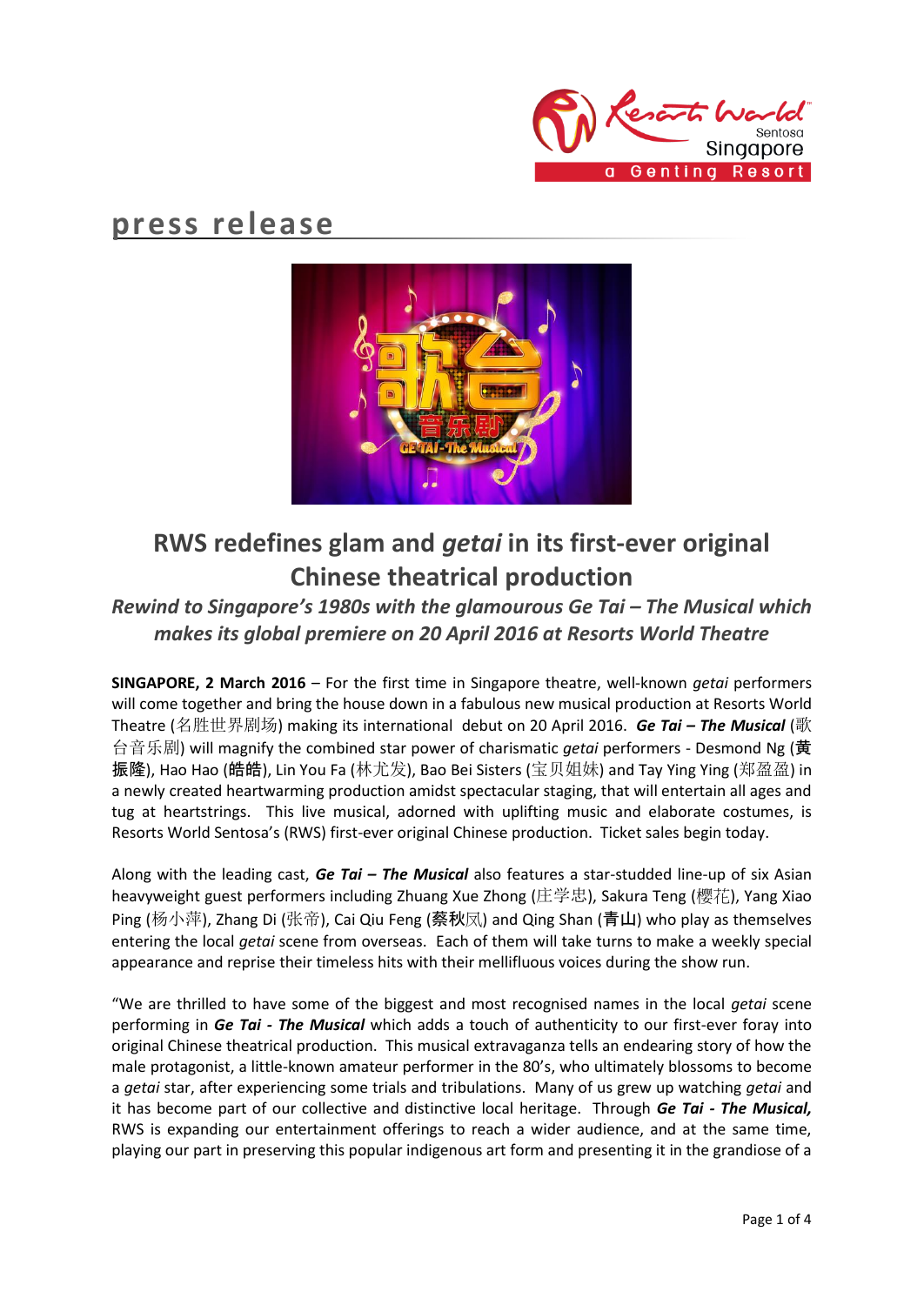theatrical setting at Resorts World Theatre," said Ms Andrea Teo (张韵爱), Vice President of Entertainment, RWS (圣淘沙名胜世界娱乐统筹部副总裁).

Set in two different eras, *Ge Tai – The Musical* tells the heartwarming story of how Hao Hao (who plays himself as a *getai* performer from overseas) overcomes the prejudice and discrimination from local performers to eventually becoming popular with the locals. Along his *getai* journey, he was inspired by Liu Ge, played by Desmond Ng, a local crowd-favourite in Singapore who had experienced first-hand in the 80's what Hao Hao is going through now. Audiences will get to enjoy the energy of a live concert, comedy and drama of musical theatre which also brings out the sweat, tears, loyalty and kinship that define and bind the local *getai* community.

### *Backed by a creative team with more than 19 years of arts and entertainment experience collectively*

*Ge Tai - The Musical* is backed by a team of local musical theatre creators with more than 19 years of experience in Singapore's arts and entertainment scene. It is led by director Jalyn Han (韩雪卿), who has an impressive portfolio of productions, such as theatrical work *Beauty World* and movie *Judgment Day*, under her belt. The musical's script that tugs at the heartstrings is by local renowned script writer Jonathan Lim (林志坚). Music that sings to the ears is entrusted to Xin Yao (新谣) veteran and song writer Jiu Jian (玖健) who will also be composing three brand new songs for this musical. Highly sought-after costume designer Fredrick Lee will be dressing the stars and Singapore's most prolific producer, Annie Pek (白秉如), will be harmonising the entire musical. *Ge Tai - The Musical* receives advisory support from *getai* veterans including Marcus Chin (陈建彬), Chen Ming Pei (陈明佩), Aaron Tan (陈志伟) and Alan Phua (潘永顺), and is supported by Singapore Artistes Association (新加坡艺人公会) and Artistes & Performance (演艺协会).

It will be a blast from the past for audiences, as the talented cast members, dressed in their glitzy costumes, belt out familiar classics like *Cupid* (爱神), *Passionate Desert* (热情的沙漠) and Hokkien crowd-favourite *Fight to Win* (爱拼才会赢). Their flamboyant performances not only portray the lives of the *getai* community, they also showcase the colour and vibrancy of the local *getai* scene that spans more than three decades.

"By blending the essence of grassroots *getai* with elements of musical theatrics under the same roof at Resorts World Theatre for *Ge Tai - The Musical*, we are providing audiences an exclusive pass to the backstage depicting the lives of these very talented *getai* performers. Audiences will be treated to much glitter and comedy as they immerse in the glamourous world of *getai*. Much as the musical's characters re-discover the irreplaceable significance of kinship, we hope that our audiences will come with their loved ones to enjoy this high-quality production and reminisce the past together as a family," concluded Ms Teo.

### **EDITORS' NOTES**

- 1. Please use the following photo captions for visuals.
- 2. All photos are to be attributed to: "*Resorts World Sentosa*"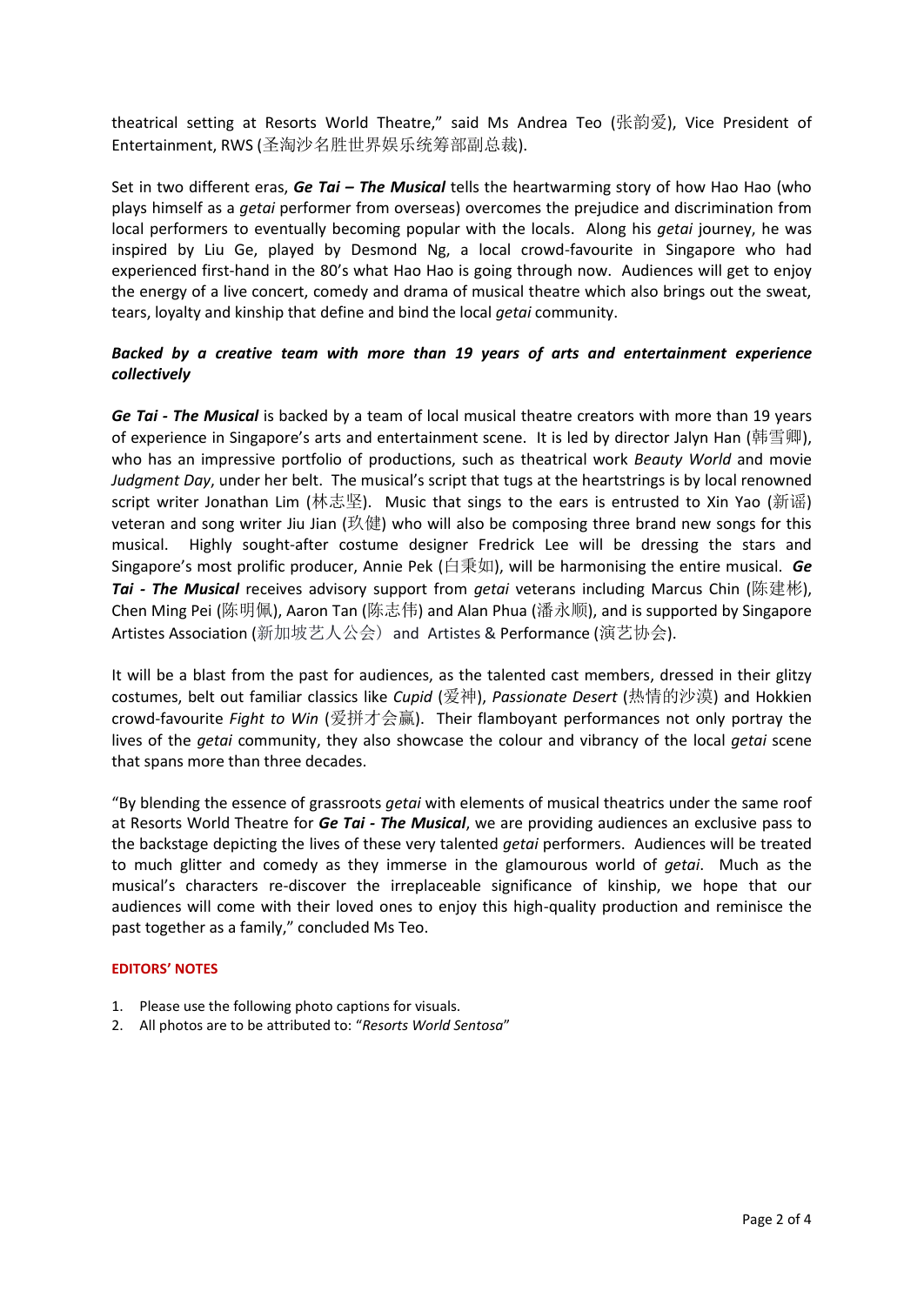

Hao Hao, who plays himself as a *getai* performer from overseas, is one of the charismatic *getai* performers who star in *Ge Tai - The Musical*, Resorts World Sentosa's first-ever original Chinese theatrical production.



Desmond Ng plays the male protagonist, Liu Ge, a little-known amateur performer in the 80's, who ultimately blossoms to become a *getai* star after experiencing some trials and tribulations in *Ge Tai - The Musical*, Resorts World Sentosa's first-ever original Chinese theatrical production.

#### **WHAT:** *Ge Tai – The Musical*

**WHEN: Premieres 20 April (Wednesday) at 8pm till 29 May 2016** Friday: 8pm, Saturday and Sunday: 3pm (Matinee) and 8pm **WHERE:** Resorts World Theatre, Resorts World Sentosa **TICKETS:** Tickets are priced at S\$38, S\$48, S\$68, S\$88 and S\$98. Prices exclude SISTIC booking

fees and handling charges. Tickets can be purchased via: (65) 6348 5555 | [www.sistic.com.sg](http://www.sistic.com.sg/) | Resorts World Theatre [| www.rwsentosa.com](http://www.rwsentosa.com/)